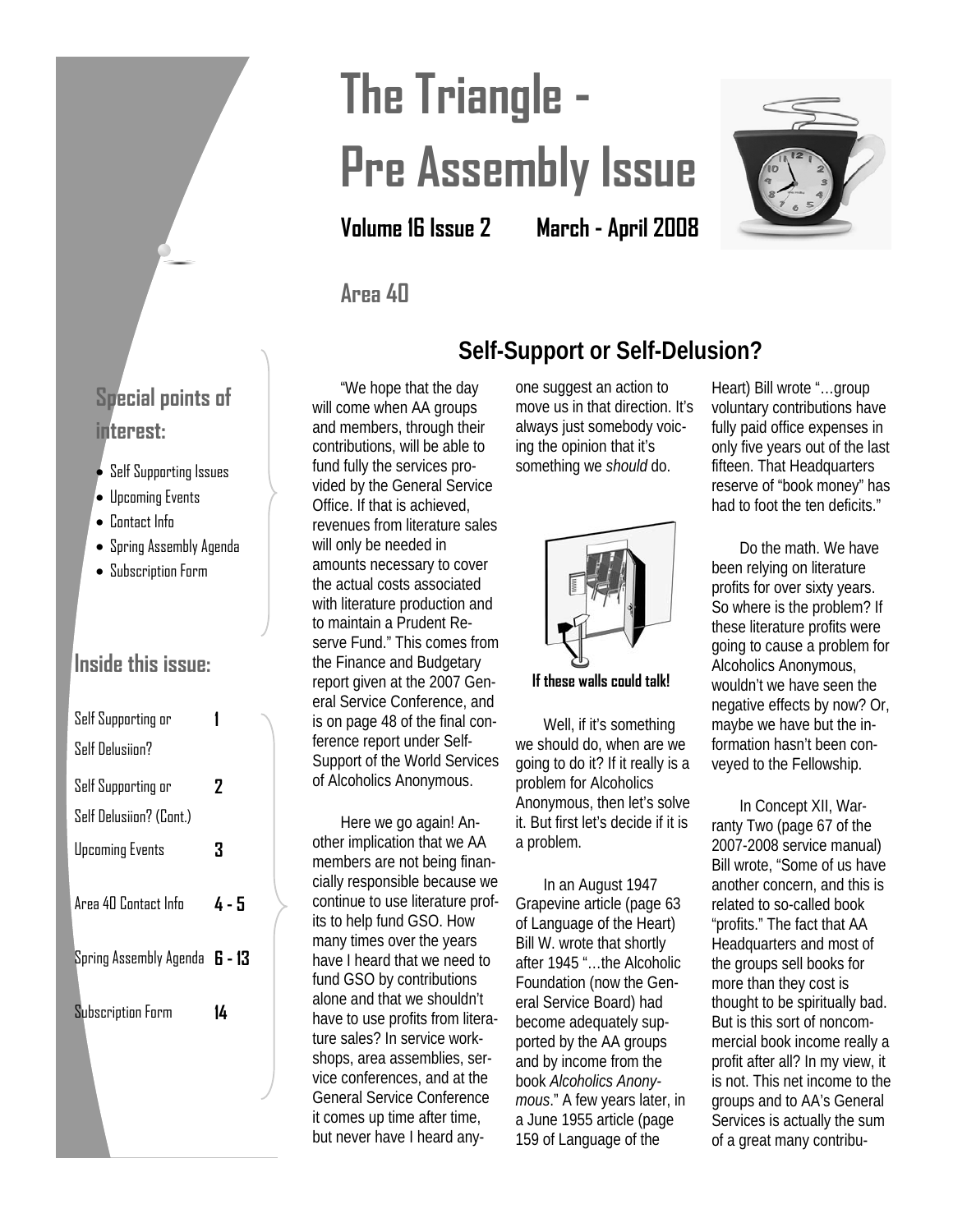

**Was Bill serious when he said this net income "is actually the sum of a great many contributions?"** 



**"I hope we thoroughly discuss the practical and spiritual aspects of this issue …"**

### **Self-Support or Self-Delusion? (Cont.)**

tions which the book buyers make to the general welfare of Alcoholics Anonymous."

Was Bill serious when he said this net income "is actually the sum of a great many contributions?" Or was he merely playing with words to hide his fear of financial insecurity? Perhaps he was rationalizing to justify the thencurrent state of affairs.

From reading that one paragraph, Bill seemed to have no problem with literature profits. Yet in the 1955 Grapevine article, he seemed to be complaining about literature profits having to sustain GSO for ten out of the last fifteen years.

Is it even possible to fully fund GSO by contributions alone? Will the Fellowship truly rise to the occasion and increase contributions to the amount necessary to support GSO? Experience shows that whenever money is needed in AA, our members contribute. I have absolutely no doubt we can ac-

complish this. We might have to phase it in over three to five years, for example, in year one we reduce literature profits by 20%, in year two by 40%, etc. Of course, we could make a radical move and say that beginning in 2009 we will no longer sell our literature at a profit. That would be exciting, wouldn't it? Kind of gets the adrenaline flowing.

Let's look at some numbers. According to the 2007 final conference report, GSO expenses for 2006 were just over \$12 million. We have approximately one million members in the U.S. and Canada. That works out to \$12 per member per year. Heck, I'll send in a check for \$12 right now to do my part. In fact, I'll make it out for \$24, assuming some other member either can't or won't send in any money.

Can we do this? Of course we can. We just have to make a decision.

I am not against fully funding GSO by contributions alone but let's decide

### **Self Support and The Triangle**

printing, there are only about 75 of 232 groups in Area 40 who support this publication through purchase of the \$10 yearly subscription. This is approximately only 35%. Although past action at Area Assembly insures your subscription without payment, the cost of publishing cannot be covered without subscriptions. Please check your label, if it says "EXPIRED", send your \$10 in and help the Triangle to become self supporting. **CHECK YOUR LABEL FOR THE EXPI-RATION DATE**

as a Fellowship if that is what we want to do. Let's have a dialogue in our groups and areas. Let's discuss it at the General Service Conference and let our Higher Powers guide us to the correct decision. If we are in favor of such a move, then let's take the appropriate actions. But let's stop wasting time theorizing and insinuating.

To initiate the discussion, I have submitted an agenda item for the 2008 General Service Conference. I hope we thoroughly discuss the practical and spiritual aspects of this issue and come to a collective group conscience that is in the best interest of Alcoholics Anonymous.

Loren B.

Subscriptions are \$10 per year and can be mailed to:

Area 40 Triangle PO Box 2337 Columbia Falls, MT 59912

Lets find out who is reading their Triangle.

After listening to this item at the Pre Assemblies, some research has indicated that The Triangle is far from "self supporting through our own contributions". As of this

The Triangle - Page 2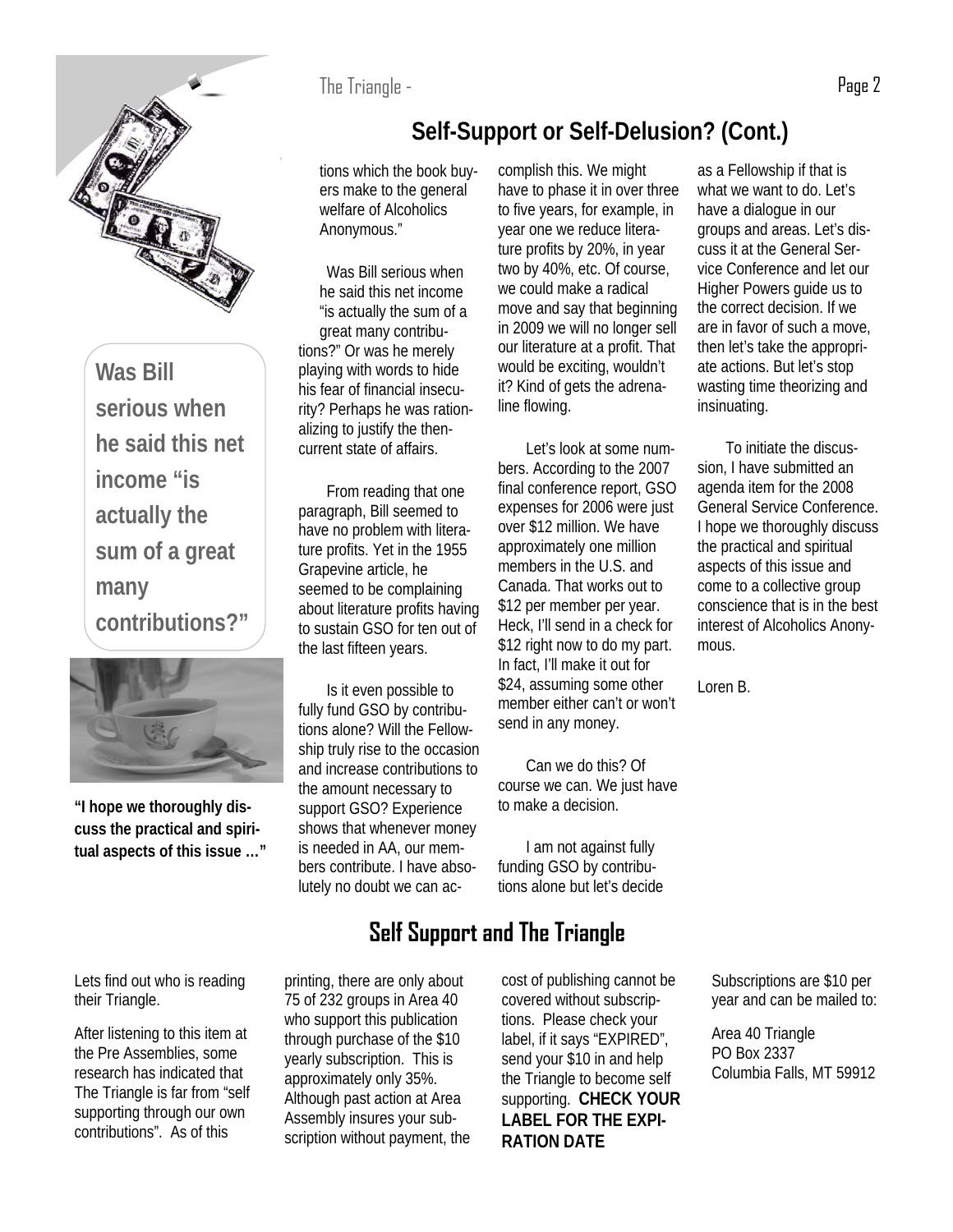

### **UPCOMING EVENTS**

### **APRIL 12, 13 - LEWISTOWN - AREA 40 SPRING ASSEMBLY**

**APRIL 19 - SPRING FLING AND TALENT SHOW** 

**APRIL 26 - 12 STEP STUDY - CIVIC CENTER GREAT FALLS, MT** 

**MAY 16 -18 - SPRING ROUND UP - COLONIAL INN - HELENA, MT - STEPPING STONES TO RECOVERY** 

**MAY 23 - 25 - GOPHER STATE ROUND UP XXXV - BLOOMINGTON, MN** 

**JUNE 20 - 22 - BITTERROOT PICNIC & CAMPOUT**  PAINTED ROCKS ST PARK - SOUTH HWY 93 - MT **FOR OTHER EVENTS, SEE ALSO aa-montana.org** 

**JUNE 27 - 29 - BEARTOOTH MOUNTAIN CONFERENCE - JUNE 20 - 22 - LIONS CAMPGROUND - HAVRE, MT MCLEOD, MT - www.beartooghmountainconference.com** 

**"Humility is knowing and accepting the truth about myself, my relationship to others, God and the world about me." Tom W. – Missoula** 



 **JULY 18 - 20 - PAGERS CAMPGROUND - HAVRE, MT** 

**SEPTEMBER 13, 14 - LEWISTOWN - AREA 40 FALL ASSEMBLY - ELECTIONS**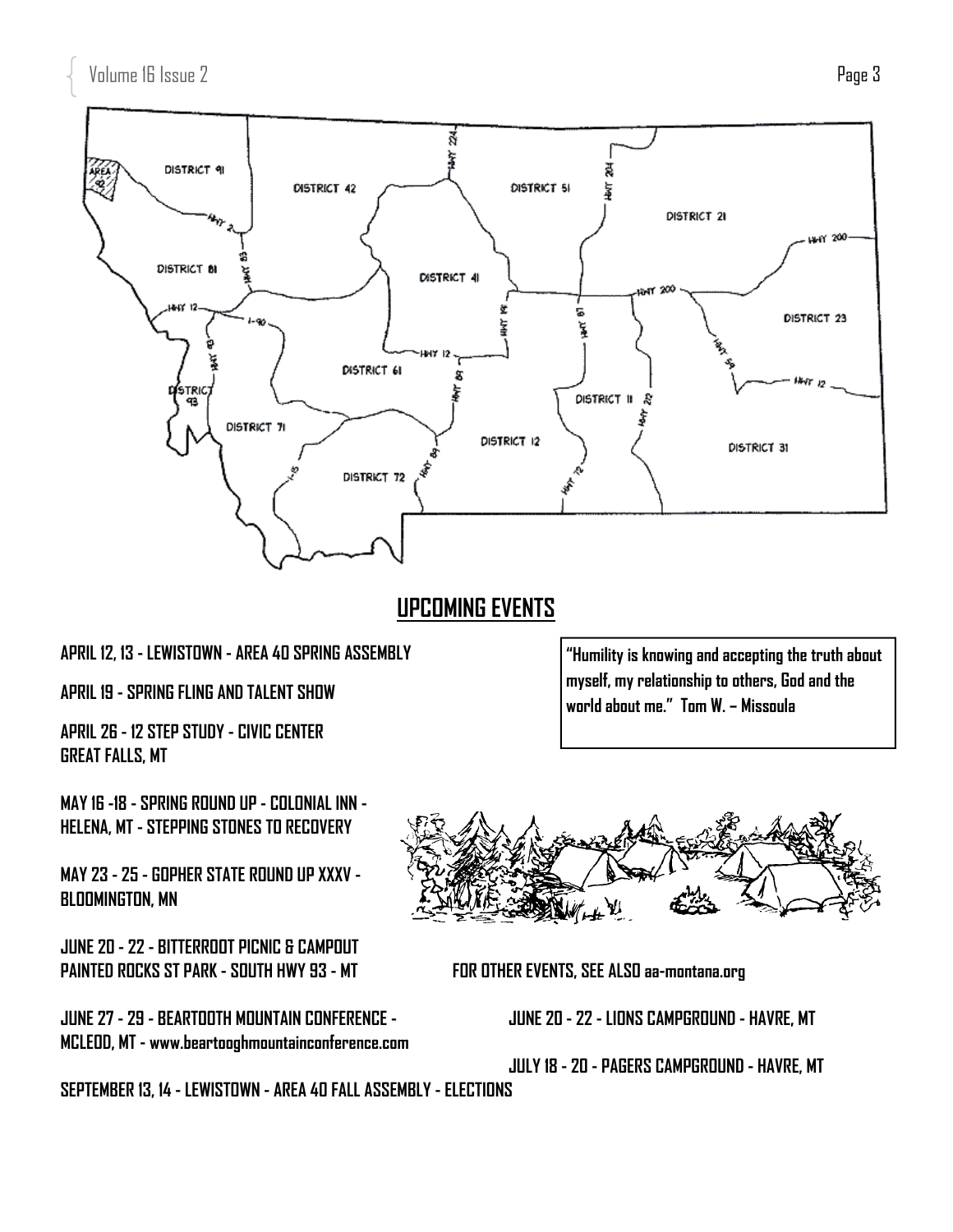Yogo Inn **Lewistown, Montana**  April 12 & 13, 2008 \*\*\*\*\*\*\*\*\*\*\*\*\*\*\*\*\*\*\*\*\*\*\*\*\*\*\*\*\*\*\*\*\*\*\*\*\*\*\*\*\*\*\*\*\*\*\*\*\*\*\*\*\*\*\*\*\*\*\*\*\*\*\*\*\*\*\*\*\*\*\*\*\*

#### **Friday, April 11**- Sapphire Rooms

**AA meeting starting at 7:30 p.m. (This meeting is held separately from the Assembly and is self-supporting).**  \*\*\*\*\*\*\*\*\*\*\*\*\*\*\*\*\*\*\*\*\*\*\*\*\*\*\*\*\*\*\*\*\*\*\*\*\*\*\*\*\*\*\*\*\*\*\*\*\*\*\*\*\*\*\*\*\*\*\*\*\*\*\*\*\*\*\*\*\*\*\*\*\*

#### SATURDAY SESSION – April 12

7:30/8:00 GSR's and visitors sign in with their District's DCM. (*DCM's please give the sign in sheets to the Area Secretary no later than 10:00 a.m.)*

| 8:00/9:45                     | <b>Welcome</b> – Serenity Prayer, Traditions, and Concepts |  |
|-------------------------------|------------------------------------------------------------|--|
| Roll Call - by Area Secretary |                                                            |  |
|                               | Orientation to the Assembly - Area Delegate, Andrew W.     |  |
|                               | <b>Reports from the Area Committee Members</b>             |  |
|                               | Area Chair*                                                |  |
|                               | Area Secretary*                                            |  |
|                               | Area Treasurer*                                            |  |
|                               | Triangle Editor*                                           |  |
|                               | Area Service Chairs*                                       |  |
|                               | $DCM's*$                                                   |  |
|                               | Standing, nonvoting service positions*                     |  |
| 9:45/10:00                    | <b>Coffee Break</b>                                        |  |
| 10:00/12:00                   | <b>Standing Committee Meetings:</b>                        |  |
|                               |                                                            |  |
|                               |                                                            |  |
|                               |                                                            |  |
|                               |                                                            |  |
|                               |                                                            |  |
|                               |                                                            |  |
|                               |                                                            |  |
|                               |                                                            |  |

 (IF YOUR COMMITTEE FINISHES ITS BUSINESS DURING THIS SESSION, PLEASE NOTIFY THE AREA CHAIR OR SECRETARY)

#### **Workshop for those not attending committee meetings**

Led by past delegate Loren B. – "Communication and Participation - The Key to Unity"

### 12:00/1:30 **Recess for Lunch**

#### 1:30/2:30 **Workshop for those not attending committee meetings**

Led by past delegate Earl F. – "Communication and Participation - The Key to Self-Support"

#### **Standing Committee Meetings (continued)**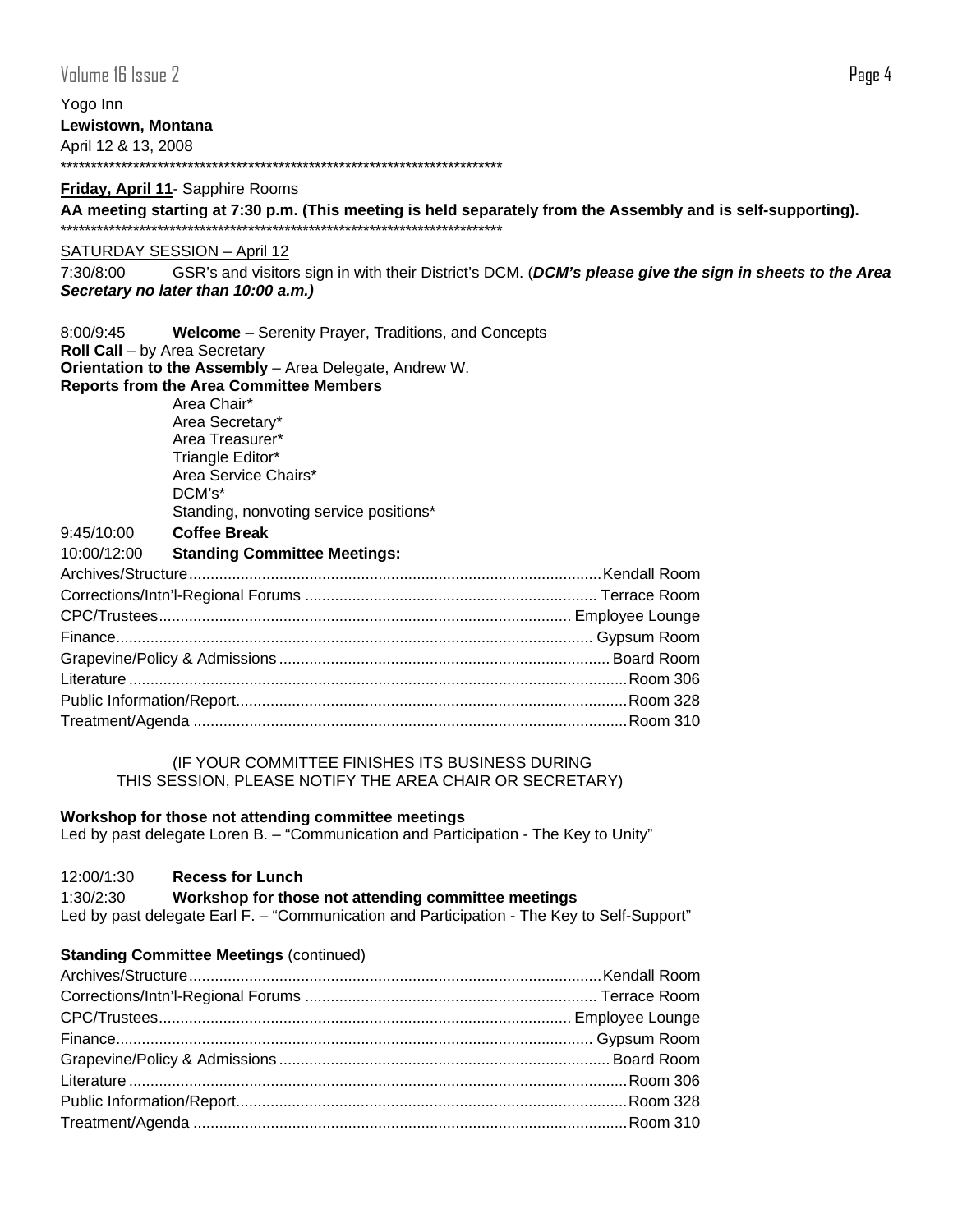### 2:30/3:15 **Delegate's Report** – Andrew W. (questions and answers)

- 3:15/3:30 **Coffee Break**
- 3:30/5:00 **Floor Assembly Committee Reports/Motions and Discussion**  Literature \*\* - Linda B. Grapevine/Policy & Admissions \*\* - BilliJo D. Archives/Structure \*\* - Conrad M. Finance \*\* - Curt K.

Public Information/Report & Charter \*\* - Sean B.

 CPC/Trustees \*\* - Terry S. Treatment/Agenda \*\* - Geoff D. Corrections/International Conventions-Regional Forums \*\* - Bill E.

5:00/7:00 **Recess for Dinner**

```
7:00/8:15 Floor Assembly / Committee Reports-Motions and Discussion (Cont.)
```
8:15/8:30 **Coffee Break**

8:30/10:00 **GSR Breakout** – Led by Past Delegate Earl F.: Ask-it-basket questions and sharing **DCM Breakout** – Led by Past Delegate Loren B.: Ask-it-basket questions and sharing

### **SUNDAY SESSION – April 13**

8:00/8:45 \***Roundup Reports: Fall 2007 Great Falls; Spring 2008 Helena; Fall 2008 Kalispell \*Intergroup Reports** 

**\*Report from the West Central Regional Alcoholics Anonymous** 

 **Service Conference (WCRAASC) in Fargo, ND –** Tim M.

- 8:45/9:15 **Past Delegate Sharing**  Loren B.
- 9:15/9:45 **Past Delegate Sharing** Earl F.
- 9:45/10:00 **Coffee Break**

10:00/12:00 **Continue Floor Assembly** / Committee Reports – Recommendations – Discussion, General Sharing

### *ADJOURN / DRIVE SAFELY!!!*

*\* Reports: 5-minute time limit with two written copies given to the Area Secretary.* 

### *Floor comments are requested to take no longer than 3 minutes*

Please note that the rooms this Assembly meets in have been designated smoke free by past action. The Yogo Inn has graciously placed ashtrays/receptacles just outside the outside doors. They have requested that smoking be limited to that are and the bar and that we not smoke in the meeting rooms, hallways or lobby area. Your thoughtful compliance and courtesy are appreciated.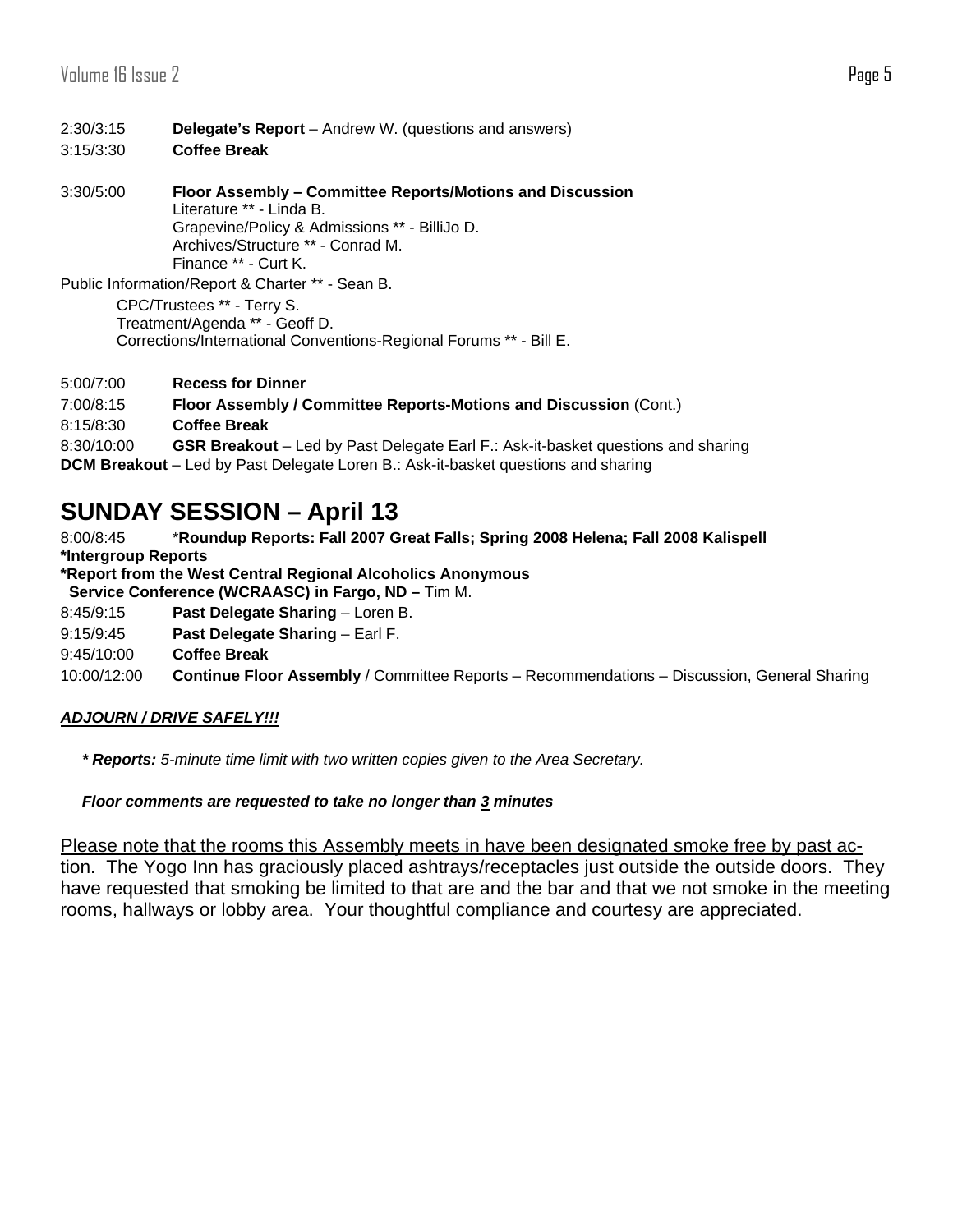The following is a list of agenda items and the Area Committees they have been assigned to for review. All items come from the General Service Conference and will be fully addressed at the General Service Conference later this month. In addition, there are Agenda Items that pertain to Area 40.

The Committee Chairs should have received a list of agenda items with, in most instances, corresponding background information sometime in February. This information is then passed on to other members of those committees for research, review and discussion, in turn providing for a well-informed *conscience/decision.* If your Group has any comments, questions, and concerns or would like copies of any background information please contact the appropriate Area Committee Chair. Your DCM has the names, phone numbers and addresses of the Area Committee or you can email them through the Area's website www.aamontana.org should you need them. (**NOTE:** the process by which items are submitted, dispersed, considered and brought to the Assembly is detailed in the *Area 40 Committee System Policies & Procedures* manual which is available through your DCM).

The General Service Conference items that were submitted to the committees for review will not come to the floor of the Assembly as *recommendations (a motion passed and seconded)* but will instead be addressed as an informed *sense of the committee/area.* The purpose of this is to insure our Delegate is provided with a sense of Area 40's informed group conscience and to help him in preparation for the upcoming General Service Conference.

Review Concepts I, II, III, X, XII and Tradition 2 for a clearer understanding of the above process. The following Committees/Committee agenda items are listed in order of presentation.

### Literature – Linda B.

Review manuscript of revised pamphlet "A.A. for the Native North American."

Review progress report from Publications Department on the revision of the pamphlet "The A.A. Member—Medications and Other Drugs."

Consider a request to change the title of the pamphlet "44 Questions" to "FAQ" subtitled "Frequently Asked Questions About A.A."

Consider a request to reinstate the pamphlet "Letter To a Woman Alcoholic."

### **Grapevine/Policy & Admissions – BilliJo D.**

### **Grapevine**

Review contents of Workbook.

Review and discuss the staff report addressing the 2007 Additional Consideration to "explore less expensive formats for the production of the Workbook."

Consider publishing two CDs of stories from La Viña on Traditions One – Twelve.

Reconsider the 2007 General Service Conference Committee Advisory Action recommending that:

"The Grapevine and La Viña include a section on the medical, legal and social aspects of alcoholism, with an appropriate disclaimer."

Discuss the A.A. Grapevine's legacy of self-support.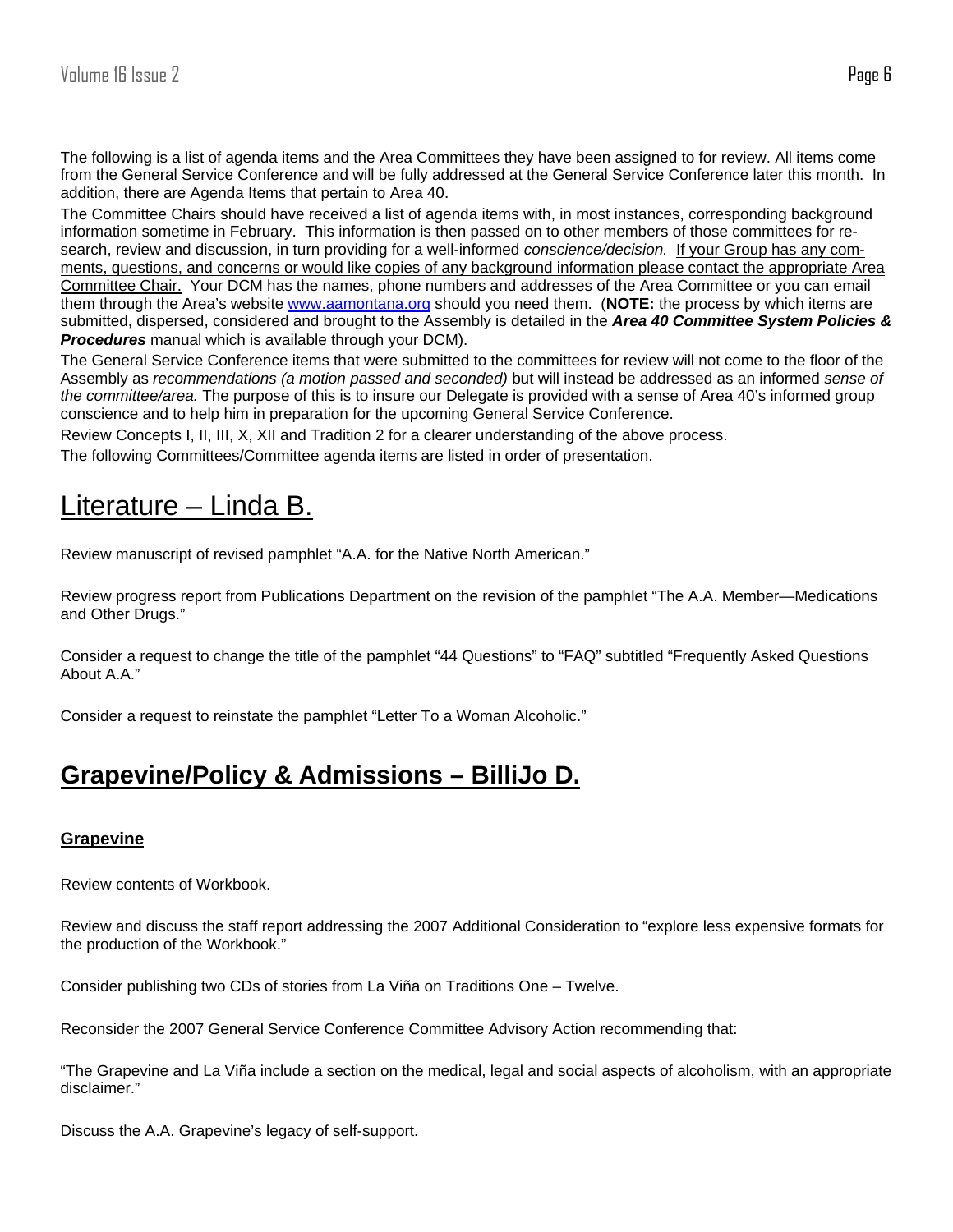Consider ways to increase awareness of the Grapevine and La Viña's roles in the Fellowship today.

#### **Policy & Admissions**

Consider approving admission to the 2008 General Service Conference of Scott A., alternate delegate, Area 36, Southern Minnesota, in place of Samira A, the Panel 57 delegate for Area 36, who is unable to attend.

Approve invitations for two observers from the General Service Board of Central Mexicana and two observers from the General Service Board and G.S.O. of Great Britain to attend the 58<sup>th</sup> General Service Conference.

Review dates for the 2011 General Service Conference.

Consider proposal that the current secondary Conference Archives Committee be established as a standing Conference committee.

Review the current policy on international guest observers at the General Service Conference.

Consider delegating to General Service Office management the responsibility for General Service Conference site selection.

### **Archives/Structure – Conrad M.**

**Archives**

Review contents of Workbook.

Discuss ideas for making A.A.'s archives and history more readily available to the Fellowship in the future.

#### **Area 40 Item for Structure**

Review the report from the Ad Hoc committee concerning the Pre-Assembly structure currently utilized in Area 40.

### Finance – Curt K.

Discuss request that a Finance Kit be developed to assist group, Intergroup/central offices, district and area service workers in carrying the message of our shared responsibility for the Seventh Tradition.

Consider the request to "Discuss the benefits and liabilities, both spiritual and practical, of funding the General Service Office of Alcoholics Anonymous solely by the voluntary contributions of A.A. members and A.A. groups, that profits from literature sales will no longer be used to fund our General Service Office. Further, consider a procedure for gathering input from the Fellowship as a whole and prepare a report on these discussions for the 2009 Conference."

Discuss self-support.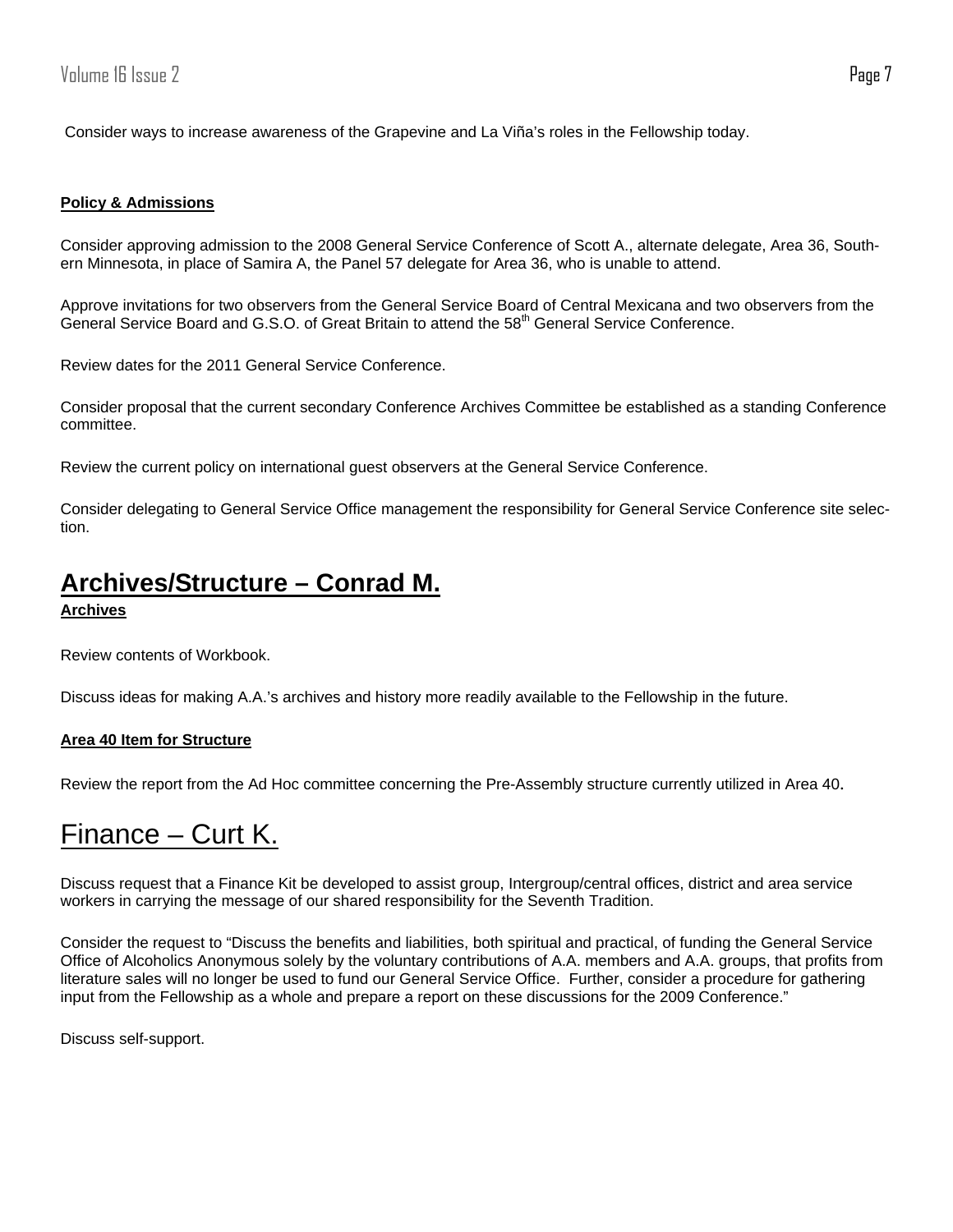# Public Information/Report & Charter – Sean B.

### **Public Information**

Consider 2007 annual report from the trustees' Committee on Public Information regarding G.S.O.'s A.A. Web site.

Public Service Announcements (P.S.A.s):

Consider approving the proposed 2008 television P.S.A. - "I Thought" - developed by the trustees' Committee on Public Information.

Consider centralized distribution, tracking and evaluation of the proposed 2008 television P.S.A. - "I Thought" - at a cost not to exceed \$35,000, as an addition to the work of local Public Information committees.

Review information on centralized distribution, tracking and evaluation of the 2007 television P.S.A., "A Force of Nature."

Discuss the 2002 - 2006 General Service Conference Advisory Actions regarding replacement and production of television P.S.A.s.

Consider updating the script and recording of Combination Radio P.S.A.s on CD, Item R-10.

Review and approve final draft of the "Alcoholics Anonymous 2007 Membership Survey" pamphlet.

Consider proposed text for a new section on posthumous anonymity in the pamphlet "Understanding Anonymity."

Review trustees' Public Information Committee's Progress Report on the A.A. Videos for Young People Project.

Consider request that a wall poster with information about Alcoholics Anonymous be created for placement in school guidance counselor offices.

Review contents of Kit and Workbook.

#### **Area 40 Agenda Items for PI**

Consider expanding the Area 40 website to include dissemination of other materials such as reports from the annual General Service Conference, information coming from the General Service Board throughout the year, and other materials that might continue to improve the communication between all levels of the service structure.

### **Report & Charter**

*The A.A. Service Manual*, 2007 - 2008 Edition:

Consider a paragraph titled "District Information" for inclusion in Chapter Three.

Consider a suggestion to place a glossary of terms used in the *A.A. Service Manual* and the *Twelve Concepts for World Service* after the text of the *A.A. Service Manual* and directly preceding the index.

Review additional changes.

A.A. Directories (Canada, Western U.S., and Eastern U.S.):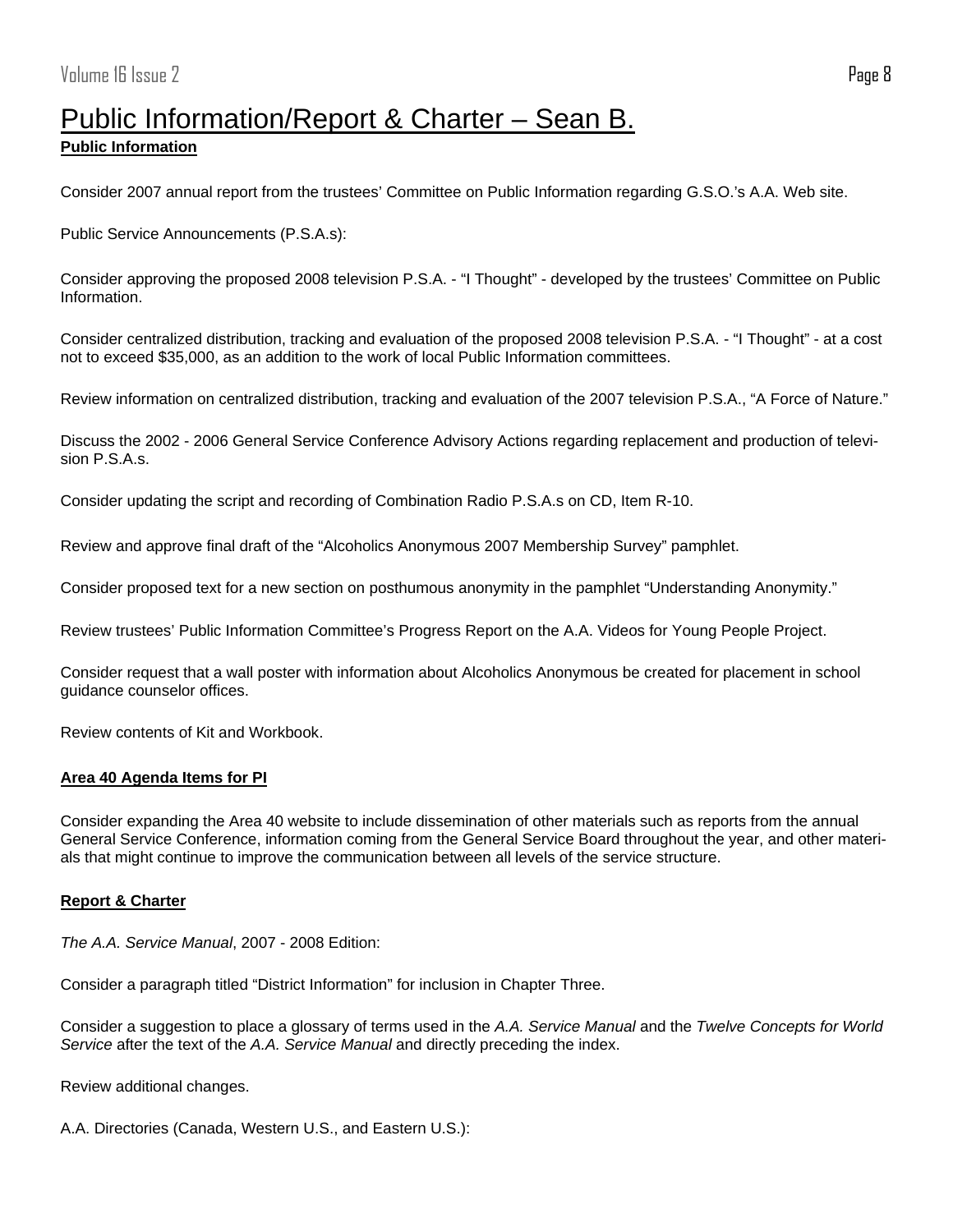Consider listing the Online Intergroup of A.A. (OIAA) in a new section titled "Online Intergroups" under the section "International Correspondence Meetings" in the A.A. Directories where "Online Meetings" appear, and include the online intergroup web site and email addresses.

Review additional changes.

Discuss General Service Conference *Final Report.* 

### CPC/Trustees – Terry S.

### **CPC**

Consider the draft Video Segments Directed to Professionals.

Review contents of Kit and Workbook.

Discuss ways in which A.A. can continue to be a resource to the legal/criminal justice system.

### **Trustees**

A. Review resumes of candidates for:

1. West Central Regional Trustee Western Canada Regional Trustee

B. Review slates of trustees and officers of the General Service Board of Alcoholics Anonymous, Inc.

Review slate of directors of A.A. World Services, Inc.

Review slate of directors of A.A. Grapevine, Inc.

Review report from the trustees' Committee on Nominating regarding Nominating Procedure No. 9 ("Guidelines for Hiring General Manager, G.S.O.") and length of service of General Manager, G.S.O.

Discuss request to revisit the 2007 General Service Conference Advisory Action to consider all eligible Class A and Class B trustees when selecting the Chairperson of the General Service Board.

Bylaws of the General Service Board of Alcoholics Anonymous, Inc., amended in April 2007:

1. Discuss recommendation from the General Service Board that the following language from paragraph three, page 4 of the Bylaws be amended so that it applies only to **Class B regional trustees**:

"…However, when the vacancy being filled is that of a Class B **regional** trustee, the maximum term of service of such successor member trustee shall be limited to that number of one-year terms which will result in the term of service of the successor member trustee ending at the same time as the term of the replaced member trustee would have ended if no vacancy had occurred and the replaced member trustee had served four consecutive one-year terms."

2. Discuss recommendation from the General Service Board that the following language from paragraph two,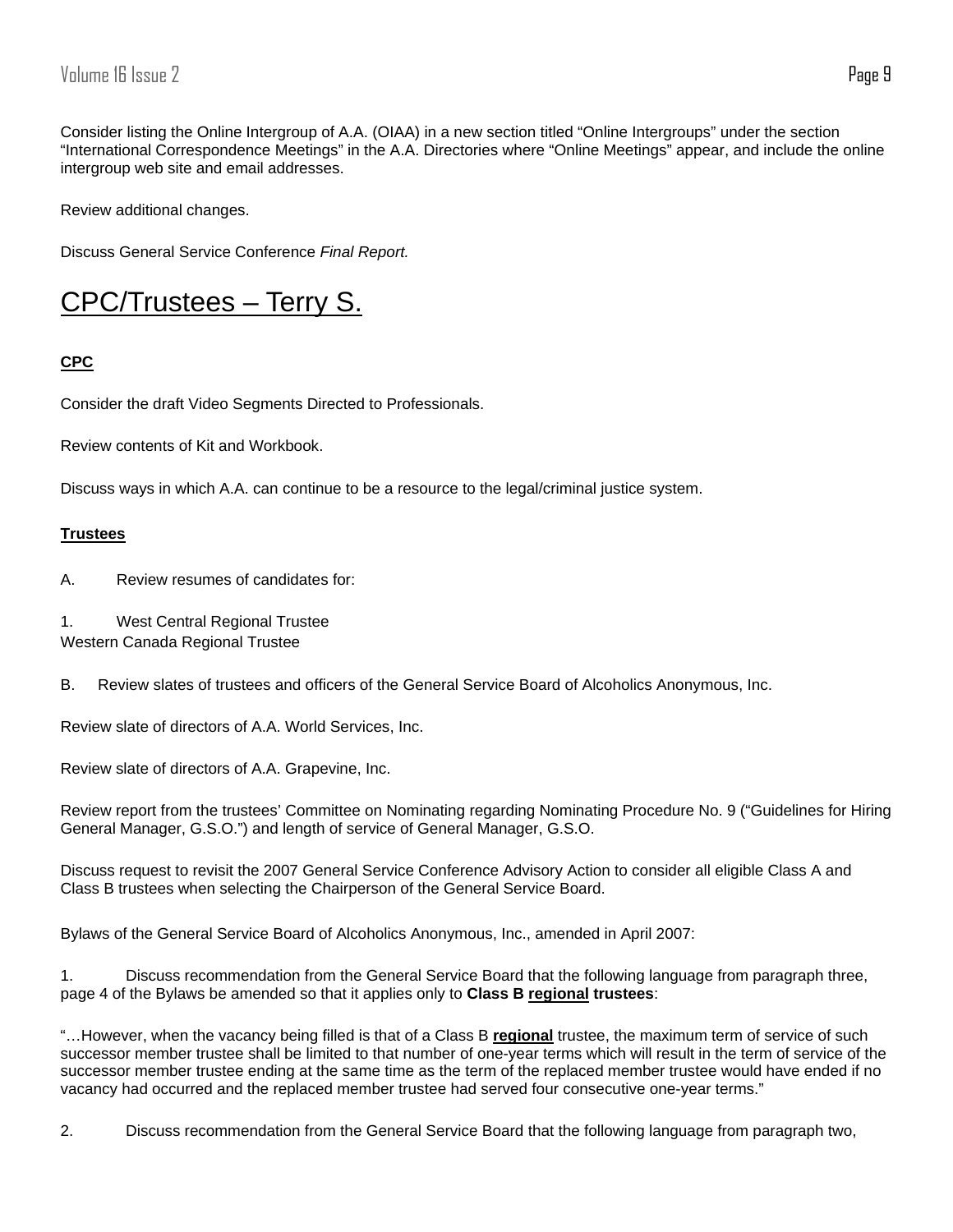### Volume 16 Issue 2 Page 10

#### page 4 of the Bylaws be amended so that it applies only to **Class B regional trustees**:

"In the event that any member trustee shall resign, die, retire, be removed, become disqualified, or shall be otherwise unable to serve, the trustees may, at any regular or special meeting of the Board of Trustees, elect a new member trustee to fill such vacancy, or, alternatively, permit such a vacancy to continue until the next annual meeting of the members of the General Service Board. A third alternative, with respect to Class B **regional** member trustee vacancies occasioned by resignation, death, retirement, removal or disqualification, is to permit the vacancy to remain unfilled for the remainder of the four year commitment, and to allow regional coverage to be provided by the trustee-at-large or the regional trustee from an adjacent region, unless a region decides that a new regional member trustee should be elected."

3. Discuss recommendation from the General Service Board that the Bylaws be amended to include options for interim changes to member trustee ratio and composition in response to the 2007 Advisory Action which instituted consideration of all eligible Class A and Class B trustees when selecting the Chairperson of the General Service Board.

4. Discuss the suggestion that the General Service Board Bylaws extend the term of Class B regional trustees after filling the term of an unexpected General Service Board vacancy.

### Treatment/Agenda – Geoff D.

#### **Treatment**

Discuss progress report and sample footage of the revised video - *Hope: Alcoholics Anonymous*.

Discuss the possible development of Conference-approved literature and/or service material to stimulate A.A. members' interest in Treatment Facilities Twelfth Step work.

Discuss a proposal that the pamphlet, *Bridging the Gap* (BTG*)*, be rewritten to reflect that the BTG program is used in both Treatment Facilities and Corrections service work.

Review contents of Kit and Workbook.

#### **Agenda**

Review suggestions for the theme of the 2009 General Service Conference.

Discuss presentation/discussion topic ideas for the 2009 General Service Conference.

Discuss workshop topic ideas for the 2009 General Service Conference.

Review the General Service Conference Evaluation Form.

### Corrections/International Conventions-Regional Forums – Bill E.

#### **Corrections**

Review contents of Kit and Workbook.

Review service piece "Corrections A.A. Group Handbook"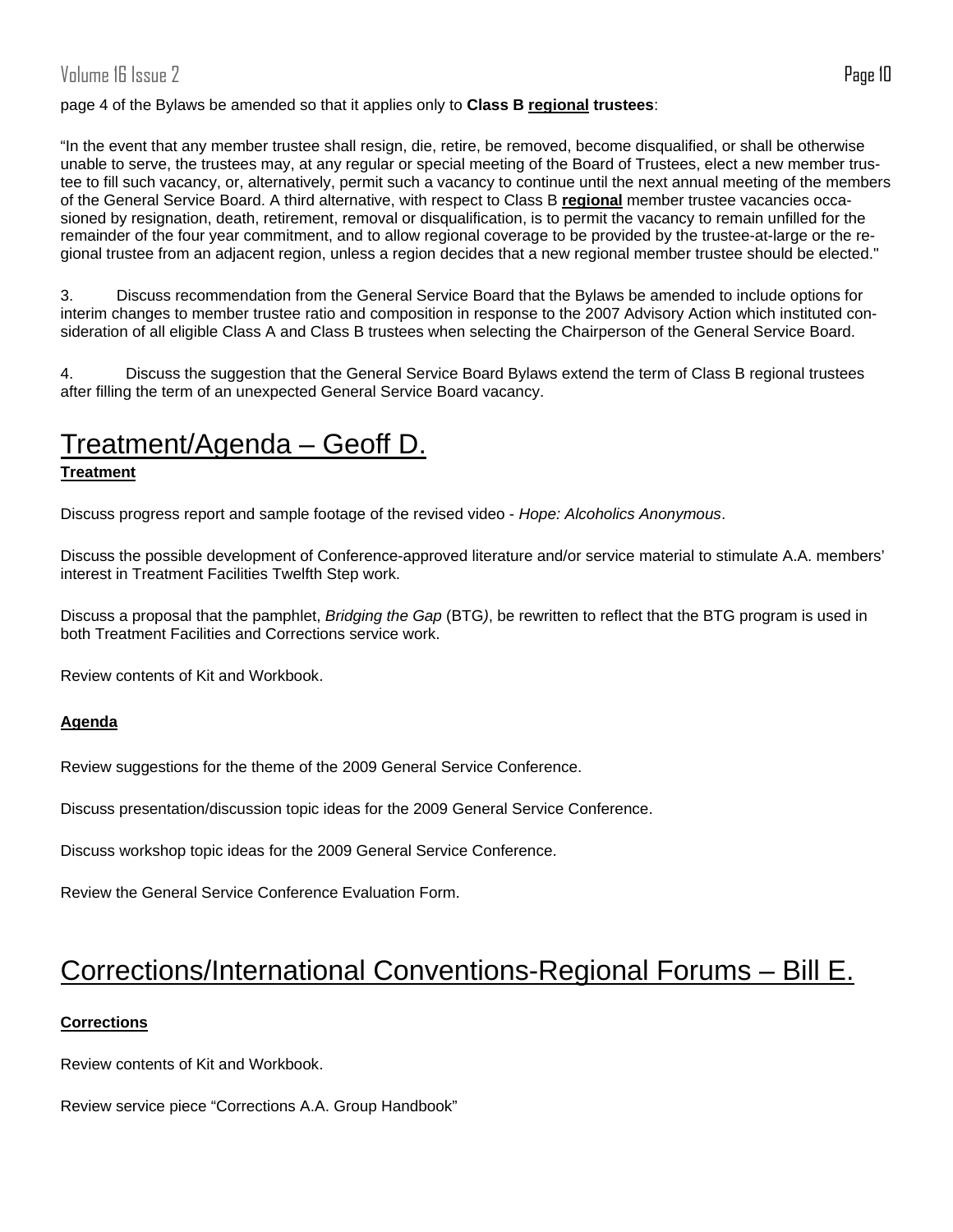### **International Conventions-Regional Forums**

Discuss selection of three cities to be considered as a site for the International Convention in 2020

Discuss inviting up to twenty-one non-A.A. speakers to participate in the 2010 International Convention at A.A.'s expense.

Discuss ways to encourage interest in Regional and Local Forums.

## *Fall Assembly – September* 13 & 14, **2008**